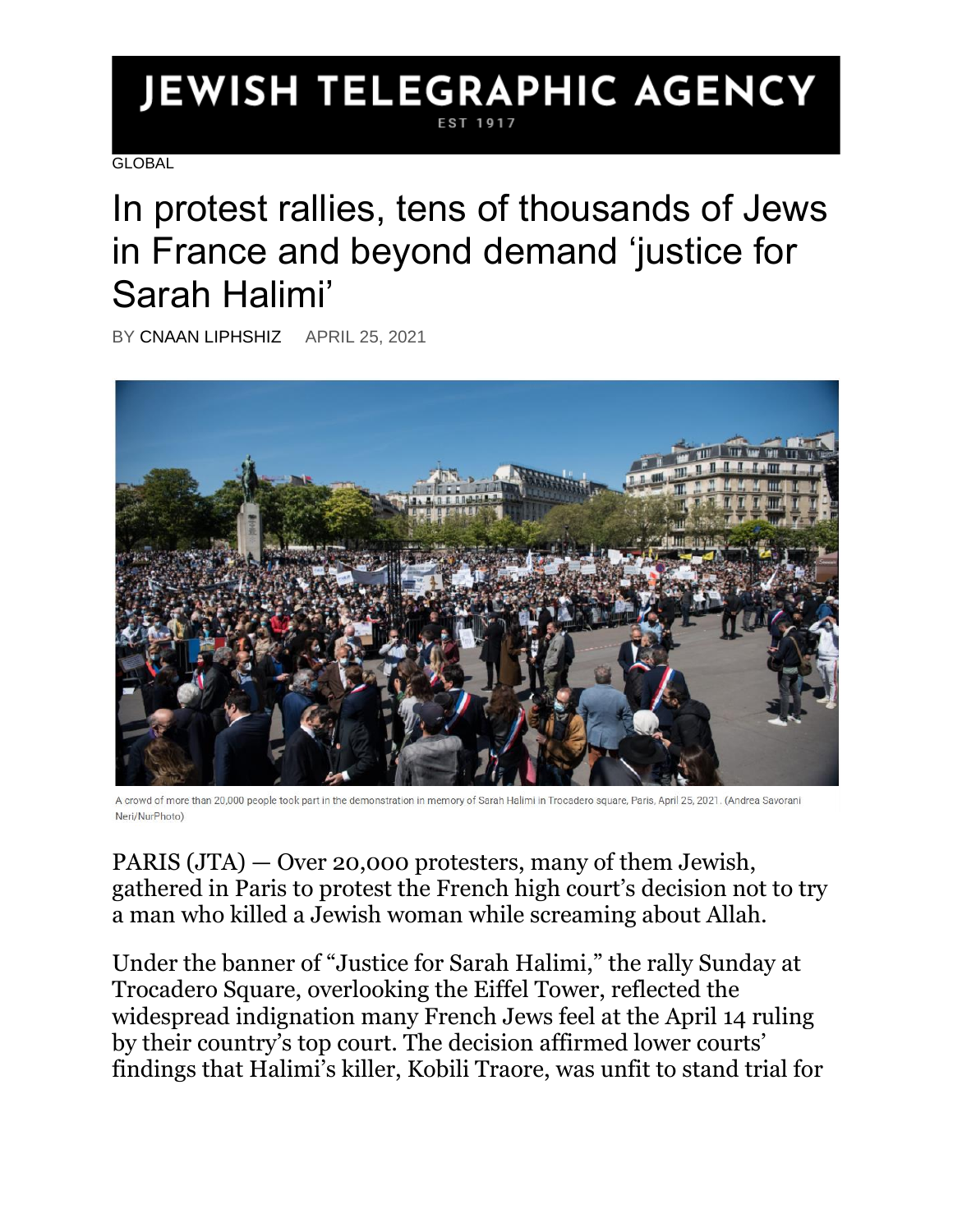Halimi's 2017 murder because Traore's consumption of marijuana had made him temporarily psychotic.

Critics of the ruling said that Traore appeared to be in control of his actions during and after the murder. A lower court said that Traore killed Halimi, a 65-year-old physician, because she was Jewish. He called her a demon and shouted "Allah is the greatest" as he pummeled her in her third-story apartment, which he entered by force.

He then threw her out the window and shouted, "A lady fell down from the window!" to cover up his actions, witnesses said. He left the scene, allegedly to escape, and was arrested on a nearby street.

Traore, an immigrant from Mali and a neighbor of Halimi's, was 27 when he killed her.

Others have argued that even if Traore was psychotic at the time of the murder, he was criminally liable when he took the drugs that made him psychotic and should therefore stand trial. He has no documented history of psychiatric problems.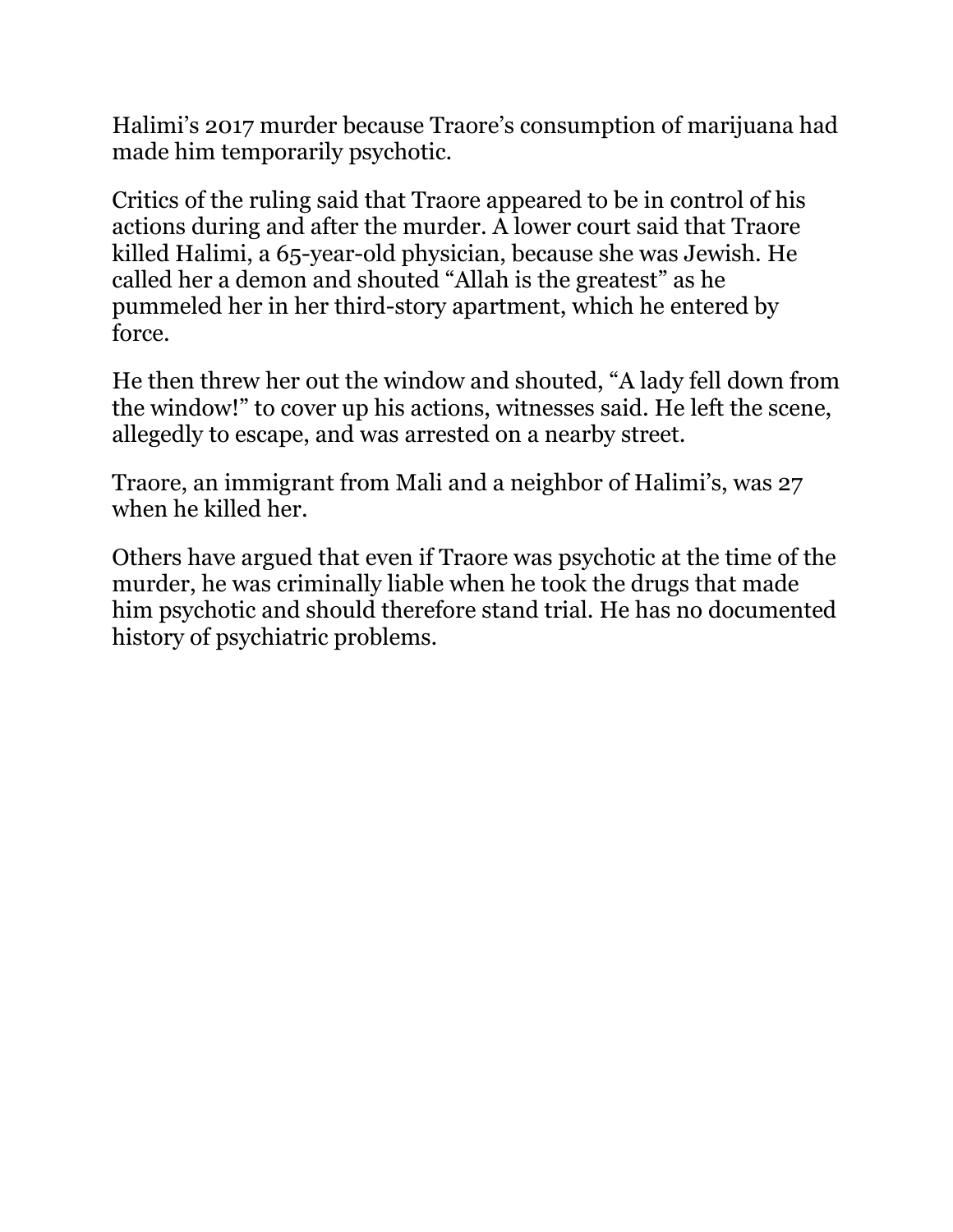

The protest against a ruling on the 2017 murder of Sarah Halimi drew thousands in Paris on April 25, 2021. (Cnaan Lihpshiz)

At the rally on Sunday in Paris, which was held under tight security in a cordoned-off enclosure, the umbrella Jewish organization CRIF played a video on a giant screen in which French Chief Rabbi Haim Korsia demanded another "trial of facts", even if it ends without a sentence.

The rally is the first time in decades that a large number of French Jews have gathered to protest against institutions or actions of the French state.

Jacques Essebag, a French-Jewish comedian who is known by the stage name Arthur, said in a video message that he has "decided to start using drugs because in France you can do whatever you want, even kill your neighbor if you don't like her, if you use drugs." He then added: "What has become of this country."

The event featured many French and Israeli flags, as well as those of the far-right Jewish Defense League.